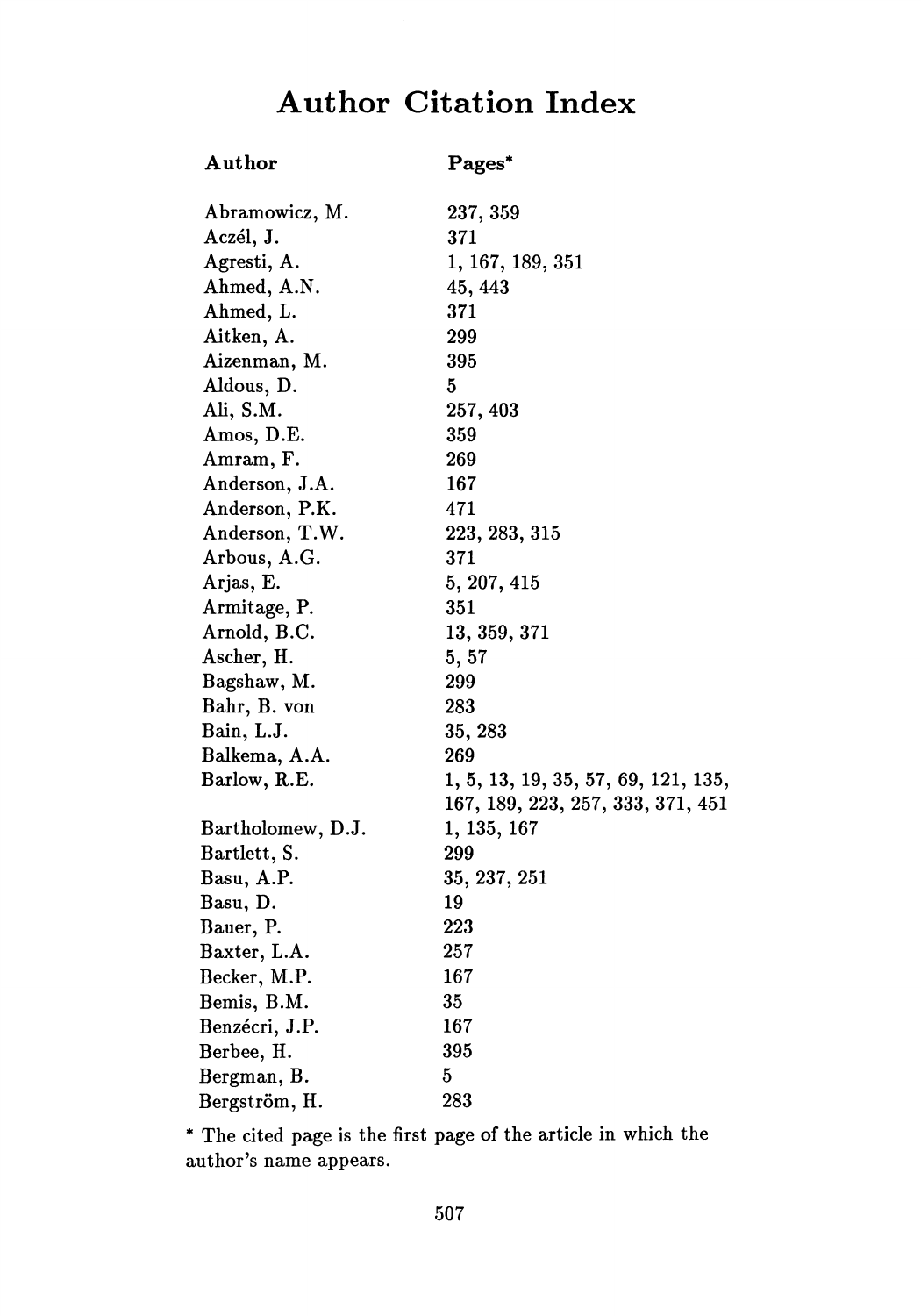| Berk, R.H.          | 315                               |
|---------------------|-----------------------------------|
| Berman, M.          | 223                               |
| Berman, S.M.        | 269                               |
| Berry, A.C.         | 283                               |
| Bhattacharyya, G.K. | 35                                |
| Bikjalis, A.        | 283                               |
| Billingsley, P.     | 459                               |
| Bilodeau, M.        | 333                               |
| Birkhoff, G.        | 459                               |
| Birnbaum, A.        | 135                               |
| Birnbaum, Z.W.      | 121                               |
| Bishop, Y.          | 1, 167, 189, 351                  |
| Blackwell, D.       | 19, 257                           |
| Block, H.W.         | 1, 35, 45, 57, 69, 189, 203, 223, |
|                     | 251, 295, 359, 443, 451, 489      |
| Blumenthal, S.J.    | 57                                |
| Bock, M.E.          | 147                               |
| Boland, P.J.        | 45                                |
| Boyett, J.          | 351                               |
| Boyles, R.A.        | 471                               |
| Bradley, R.A.       | 283                               |
| Brady, B.M.         | 93                                |
| Breiman, L.         | 57                                |
| Bremner, J.M.       | 1, 135, 167                       |
| Brindley, E.C., Jr. | 35                                |
| Brockwell, P.J.     | 69                                |
| Brown, J.R.         | 459                               |
| Brown, M.           | 5, 111                            |
| Bruce, R.A.         | 351                               |
| Brunk, H.D.         | 1, 135, 167                       |
| Buchanan, W.B.      | 35                                |
| Buckner, C.D.       | 207                               |
| Bueno, V.           | 295                               |
| Cambanis, S.        | 45                                |
| Castillo, E.        | 13                                |
| Chambers, J.M.      | 283                               |
| Chang, C.L.         | 207                               |
| Chang, M.N.         | 207                               |
| Chang, T.           | 299                               |
| Chayes, J.T.        | 395                               |
| Chayes, L.          | 395                               |
| Cherian, K.C.       | 435                               |
| Chernoff, H.        | 147                               |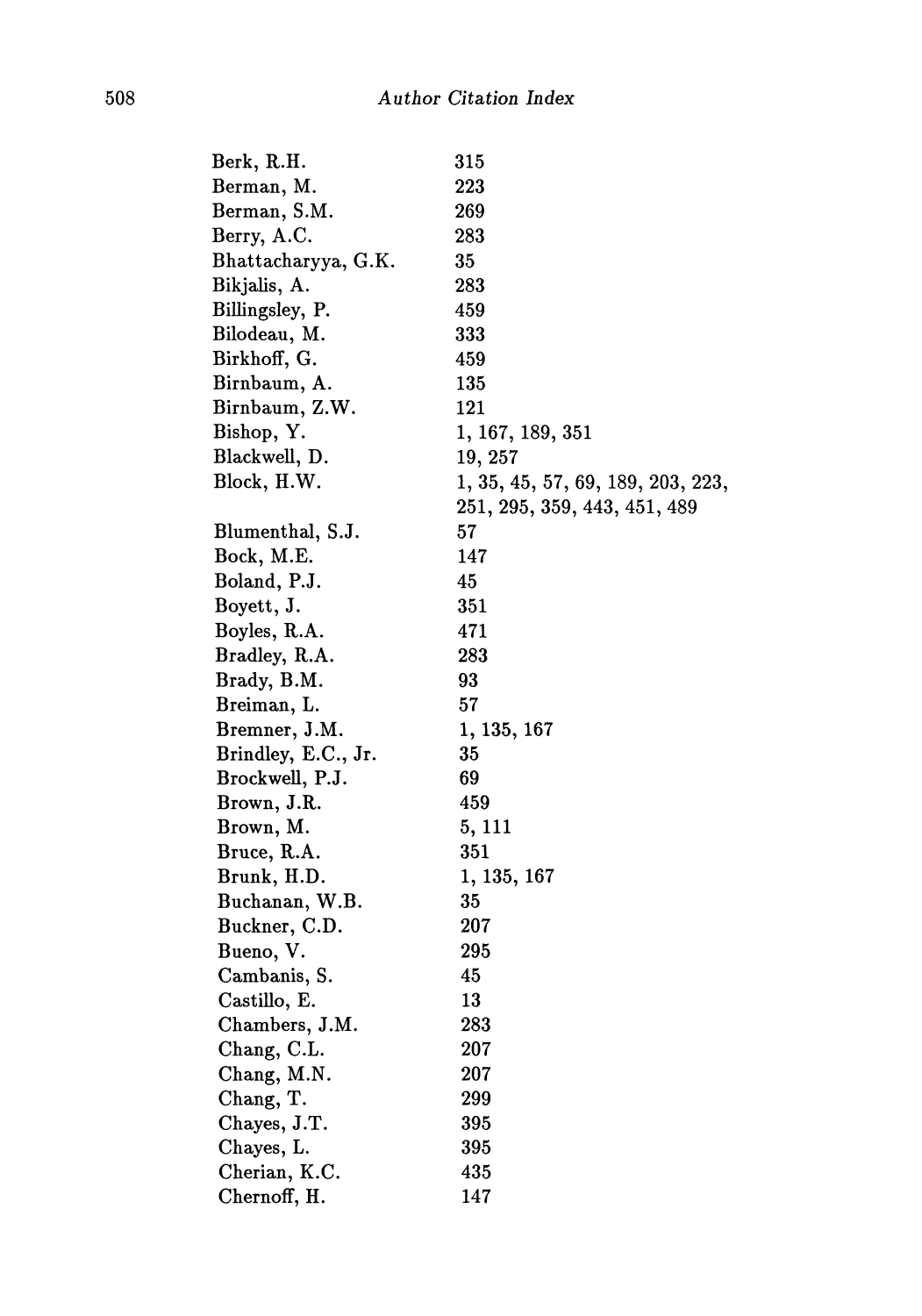| $^{223}$               |
|------------------------|
| 45, 443                |
| 299                    |
| 167                    |
| 167                    |
| 403                    |
| 435                    |
| 189                    |
| 167                    |
| 207                    |
| 135                    |
| 203                    |
| 489                    |
| 223                    |
| 237                    |
| 167                    |
| 207, 415               |
| 333                    |
| 111                    |
| 257                    |
| 435                    |
| 103                    |
| 283                    |
| 85                     |
| 435                    |
| 315                    |
| 69                     |
| 19, 283                |
| 207                    |
| 299                    |
| 269                    |
| 5, 471                 |
| 45, 147                |
| 481                    |
| 167, 189               |
| 69, 237, 251, 359, 435 |
| 299                    |
| 223                    |
| 371                    |
| 1, 167, 283, 435, 489  |
| 223                    |
| 1,135                  |
| 35                     |
|                        |

 $\sim 400$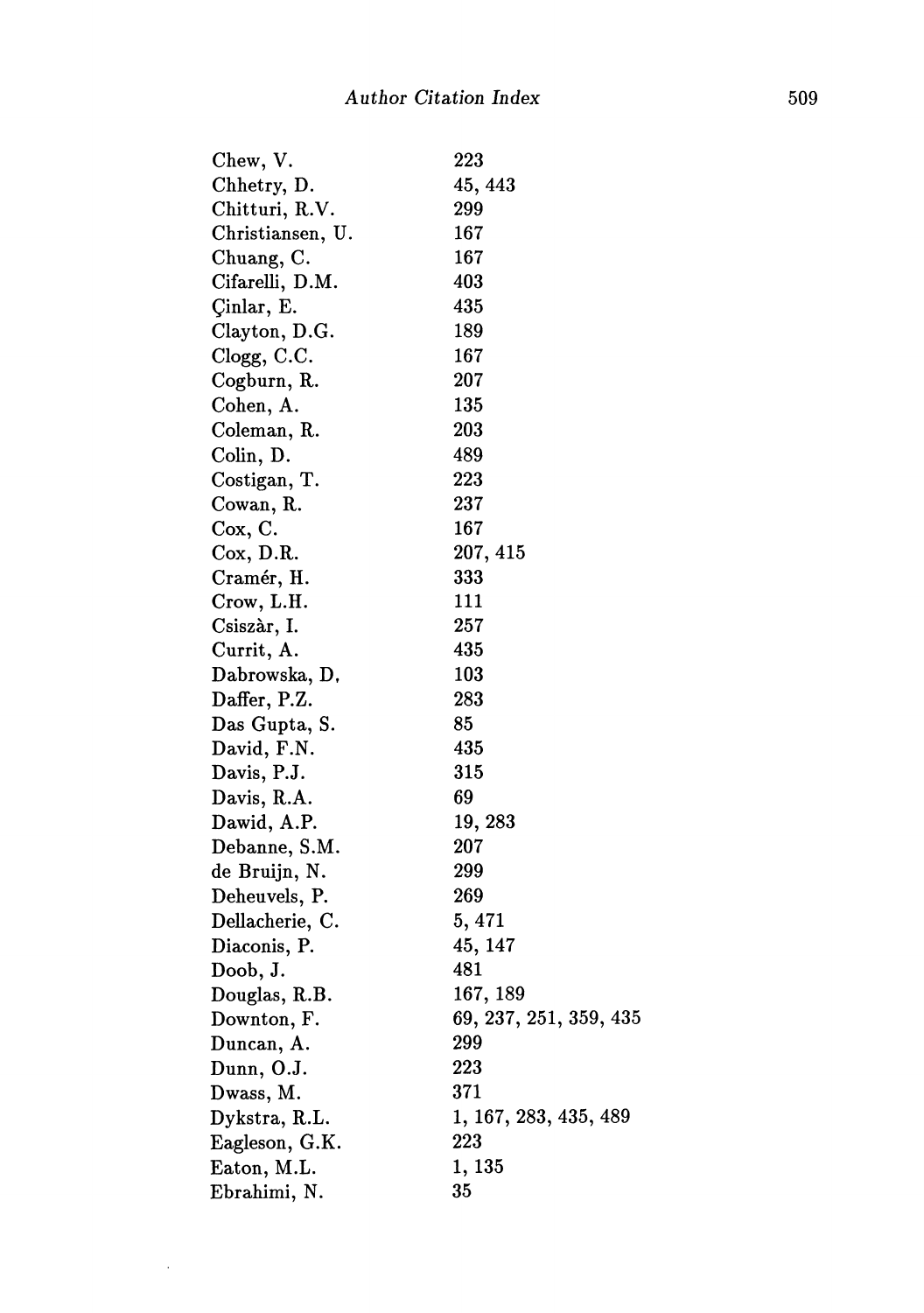| Eddy, W.F.      | 167                        |
|-----------------|----------------------------|
| Edwards, R.G.   | 395                        |
| Efron, B.       | 135                        |
| Ehlers, P.F.    | 203                        |
| Eielefeld, R.A. | 207                        |
| El-Neweihi, E.  | 35, 45                     |
| Ellenberg, J.H. | 223                        |
| Enns, E.G.      | 203                        |
| Esary, J.D.     | 1, 35, 189, 223, 257, 269, |
|                 | 333, 371, 415, 489         |
| Esseén, C.G.    | 283                        |
| Evans, M.       | 351                        |
| Fahmeir, L.     | 69                         |
| Fairley, D.     | 459                        |
| Fang, Z.        | 45                         |
| Farlie, D.J.G.  | 489                        |
| Fefer, A.       | 207                        |
| Feingold, H.    | 5, 57                      |
| Feller, W.      | 111, 207, 371              |
| Ferguson, T.S.  | 435                        |
| Fienberg, S.E.  | $1,\,167,\,189,\,351$      |
| Finetti, B. de  | 283                        |
| Fix, E.         | 435                        |
| Fligner, M.A.   | 45                         |
| Flournoy, N.    | 207                        |
| Fortuin, C.M.   | 1, 371, 395                |
| Fréchet, M.     | 333, 459                   |
| Freund, J.E.    | 251, 435                   |
| Friedman, M.    | 283                        |
| Fuchs, C.       | 223                        |
| Gail, M.        | 351                        |
| Galambos, J.    | 13, 269                    |
| Galpin, J.S.    | 223                        |
| Games, P.       | 223, 315                   |
| Garsia, A.M.    | 459                        |
| Gastwirth, J.L. | 69                         |
| Gates, D.J.     | 223                        |
| Gaver, D.P.     | 69                         |
| Geffroy, J.     | 269                        |
| Gerritse, G.    | 269                        |
| Getz, W.M.      | 207                        |
| Ghosh, M.       | 35                         |
| Ghurye, S.G.    | 121                        |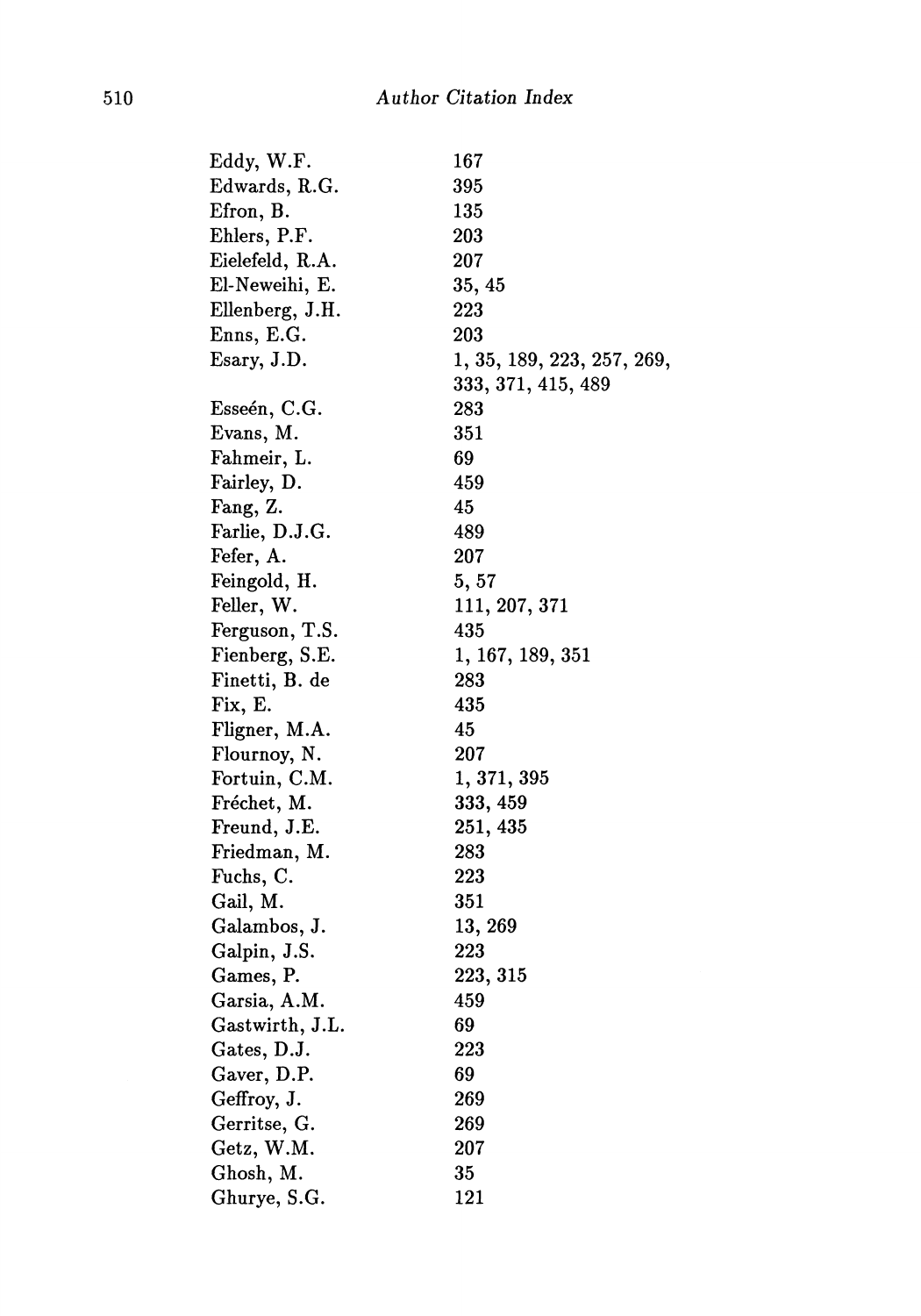| Gill, R.D.        | $167,\,471$          |
|-------------------|----------------------|
| Gilula, Z.        | 167, 189             |
| Gini, C.          | 333                  |
| Ginibre, J.       | 1,371,395            |
| Glaz, J.          | 223, 315             |
| Goel, P.K.        | 257                  |
| Goldgar, D.E.     | 283                  |
| Good, I.J.        | 19, 93, 147          |
| Goodman, L.A.     | 1, 167, 189, 351     |
| Govindarajulu, Z. | 237                  |
| Graham, R.L.      | 45                   |
| Greenacre, M.J.   | 167                  |
| Greenwood, J.A.   | 57                   |
| Gross, A.J.       | 435                  |
| Grove, D.M.       | 189,351              |
| Gumbel, E.J.      | 237, 251, 359        |
| Gupta, R.C.       | 35                   |
| Haan, L. de       | 269                  |
| Haberman, S.J.    | 167, 189             |
| Habibullah, M.    | 35                   |
| Hackl, P.         | 223                  |
| Hahn, N.          | 481                  |
| Hăjek, J.         | 45                   |
| Halmos, P.        | 451, 459             |
| Hannan, E.J.      | 69, 299              |
| Hardy, G.H.       | 121, 459             |
| Harris, R.        | 189                  |
| Harris, T.E.      | 395                  |
| Hartfiel, D.J.    | 207                  |
| Hawkes, A.G.      | 69, 237              |
| Hawkins, D.M.     | 223                  |
| Herbach, L.H.     | 57                   |
| Hewett, J.E.      | 283, 489             |
| Higgins, J.J.     | 35                   |
| Hoeffding, W.     | 93, 333, 459         |
| Holbrook, J.A.R.  | 459                  |
| Holland, P.W.     | 1, 93, 167, 189, 351 |
| Hollander, M.     | 35, 45, 237, 257     |
| Howard, R.A.      | 19                   |
| Hoover, D.R.      | 223                  |
| Hsing, T.         | 269                  |
| Hsiung, J.        | 257                  |
| Hsu, P.L.         | 299                  |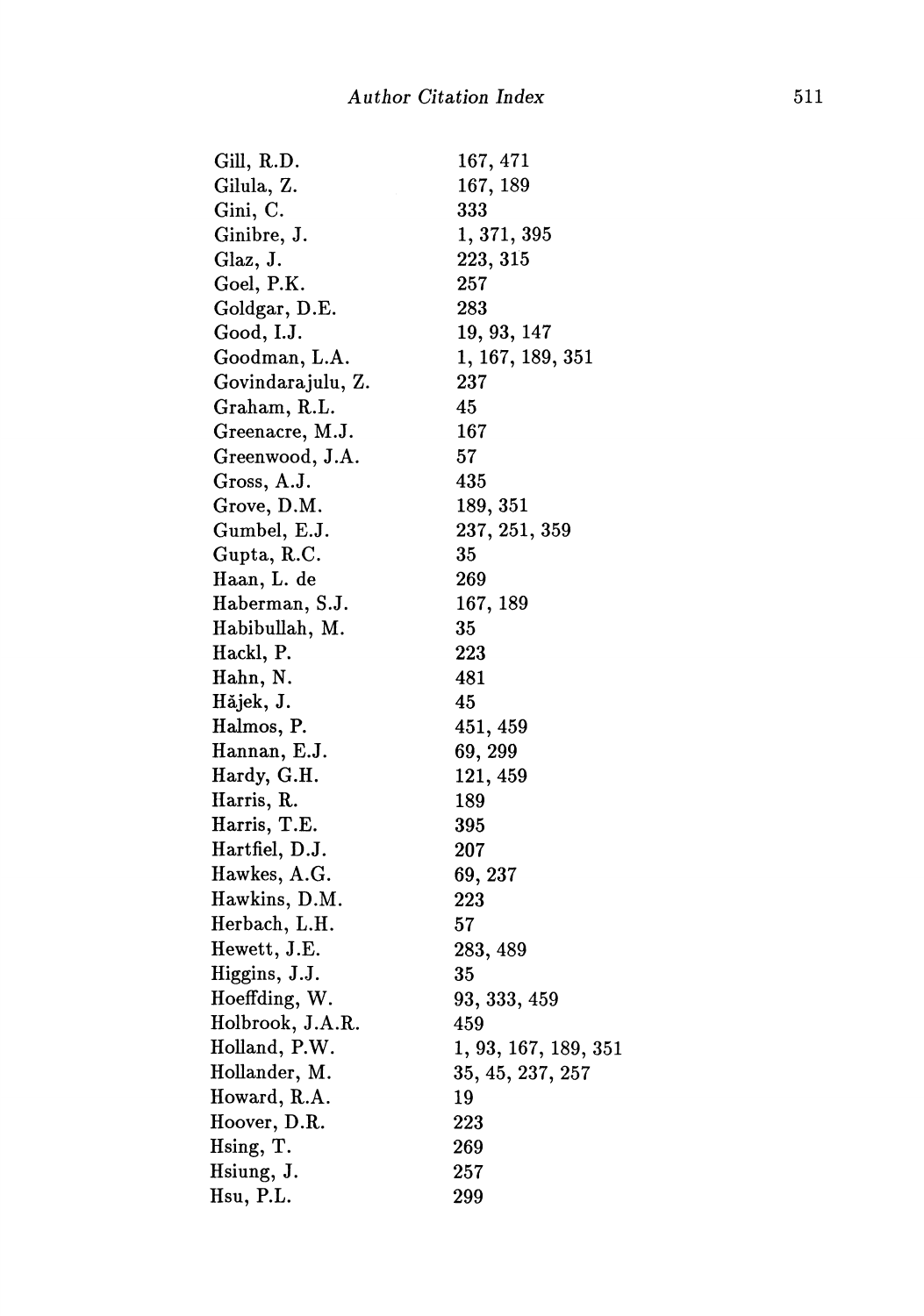| Huffer, F.W.      | 147                            |
|-------------------|--------------------------------|
| Hunter, D.        | 223                            |
| Hunter, L.        | 5                              |
| Hüsler, J.        | 269                            |
| Ignat, Y.I.       | 283                            |
| Jacod, J.         | 5                              |
| Jacobs, P.A.      | 69                             |
| Jensen, D.R.      | 283, 333                       |
| Joag-Dev, K.      | 1, 203, 489                    |
| Joe, H.           | 403                            |
| Joel, L.S.        | 147                            |
| Jogdeo, K.        | 223                            |
| Johnson, B. Mck.  | 223, 315                       |
| Johnson, N.L.     | 147, 237, 333, 351, 359, 435   |
| Johnson, R.A.     | 35, 299                        |
| Jones, D.         | 315                            |
| Joshi, P.C.       | 223                            |
| Kadoya, M.        | 237                            |
| Kalbfleisch, J.D. | 207, 435                       |
| Kamae, T.         | 57                             |
| Karlin, S.        | 1, 45, 85, 121, 135, 147, 207, |
|                   | 223, 315, 333, 371, 451, 489   |
| Karr, A.F.        | 471                            |
| Kasai, Y.         | 395                            |
| Kasser, I.        | 351                            |
| Kastelyn, P.W.    | 1, 371, 395                    |
| Kaufmann, H.      | 69                             |
| Keilson, J.       | 371                            |
| Kellerer, A.M.    | 203                            |
| Kemperman, J.H.B. | 371                            |
| Kendall, M.G.     | 45                             |
| Kenley, C.R.      | 19                             |
| Kent, J.T.        | 359, 371                       |
| Kenyon, J.R.      | 223                            |
| Kerrich, J.E.     | 371                            |
| Kezouh, A.        | 167                            |
| Khatri, C.G.      | 223, 299                       |
| Kibble, W.F.      | 359                            |
| Kimeldorf, G.     | 45, 103, 167, 189, 257, 333,   |
|                   | 403, 443, 459, 489             |
| Kingman, J.F.C.   | 203                            |
| Klass, M.J.       | 435                            |
| Klefsjö, B.       | 35                             |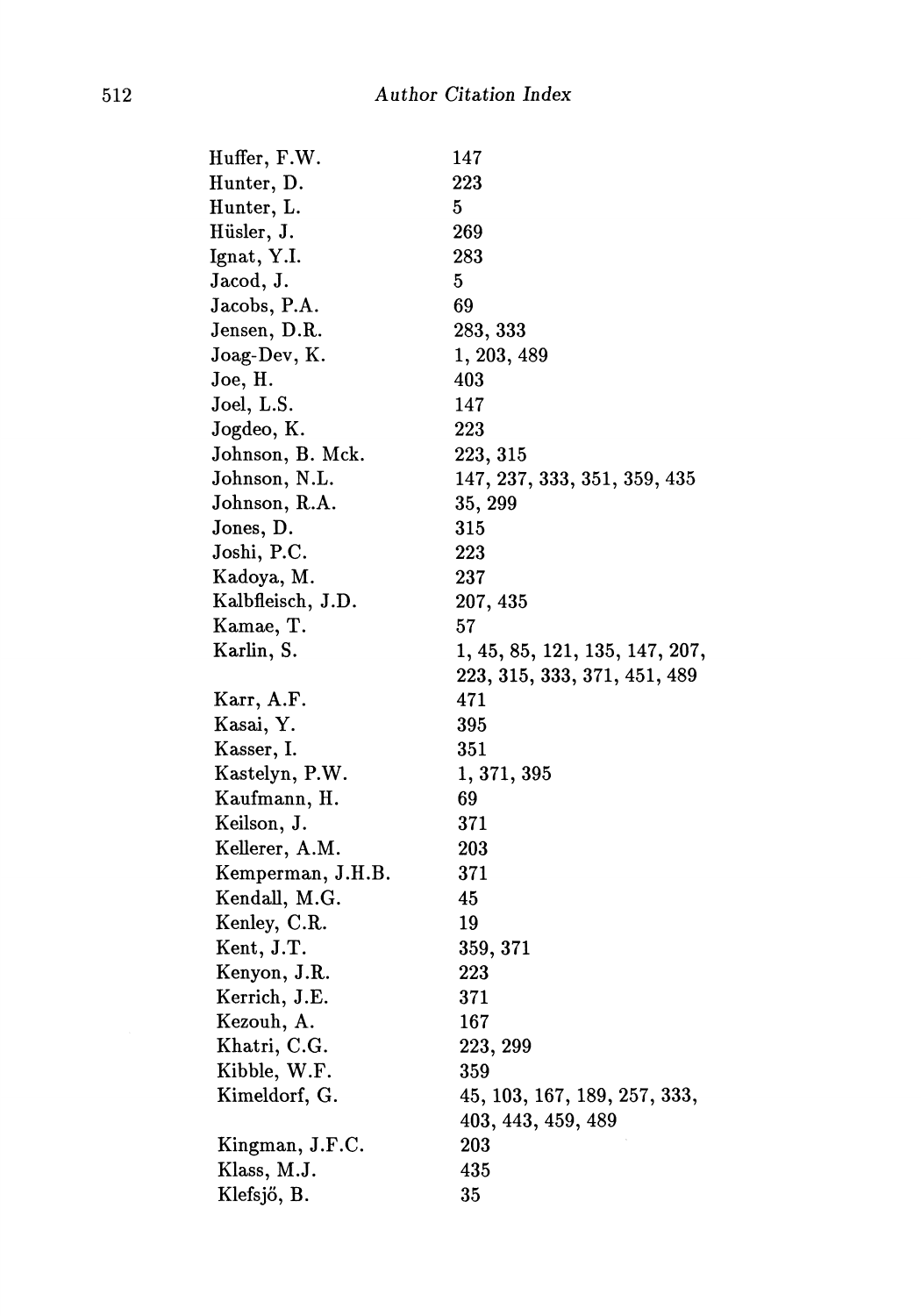| Klein, J.P.      | $35,\,251$                         |
|------------------|------------------------------------|
| Knight, F.       | 5                                  |
| Knuth, D.        | 45                                 |
| Kolmogorov, A.N. | 207, 333                           |
| Kotz, S.         | 147, 237, 333, 351, 359, 435       |
| Krengel, U.      | 57                                 |
| Krewski, D.      | 489                                |
| Krieger, A.M.    | 167, 189                           |
| Krishnaiah, P.   | 189, 299                           |
| Kruskal, W.H.    | 1, 167, 351                        |
| Kullback, S.     | 257                                |
| Kwerel, S.M.     | 223                                |
| Lai, T.L.        | 223, 333, 459                      |
| Lancaster, H.O.  | 1, 459                             |
| Langberg, N.A.   | 45, 57, 69, 443                    |
| Langeland, T.    | 299                                |
| Laud, P.         | 435                                |
| Lauritzen, S.L.  | 19                                 |
| Lawrance, A.J.   | 69, 359                            |
| Leadbetter, M.R. | 269                                |
| Lecam, L.        | 237                                |
| Lee, C.C.        | 167                                |
| Lee, L.          | 121                                |
| Lee, $M.-L.T.$   | 167, 351, 435                      |
| Lehmann, E.L.    | 1, 35, 45, 93, 111, 135, 147, 257, |
|                  | 333, 351, 403, 443, 451, 489       |
| Lehtonen, T.     | 415                                |
| Lemke, J.H.      | 167                                |
| Lenglart, E.     | 471                                |
| León, R.V.       | 45, 371, 443                       |
| Lewis, P.A.W.    | 69, 359, 415                       |
| Ligget, W.S.     | 299                                |
| Lin, P.E.        | 237                                |
| Lindgren, G.     | 269                                |
| Lindley, D.V.    | 19, 93, 435                        |
| Liptser, R.S.    | 471                                |
| Littlewood, J.E. | 121, 459                           |
| Loeve, M.        | 481                                |
| Longford, N.T.   | 359                                |
| Mallows, C.L.    | 223                                |
| Mann, H.         | 299                                |
| Mantel, N.       | 351                                |
| Mardia, K.V.     | 69                                 |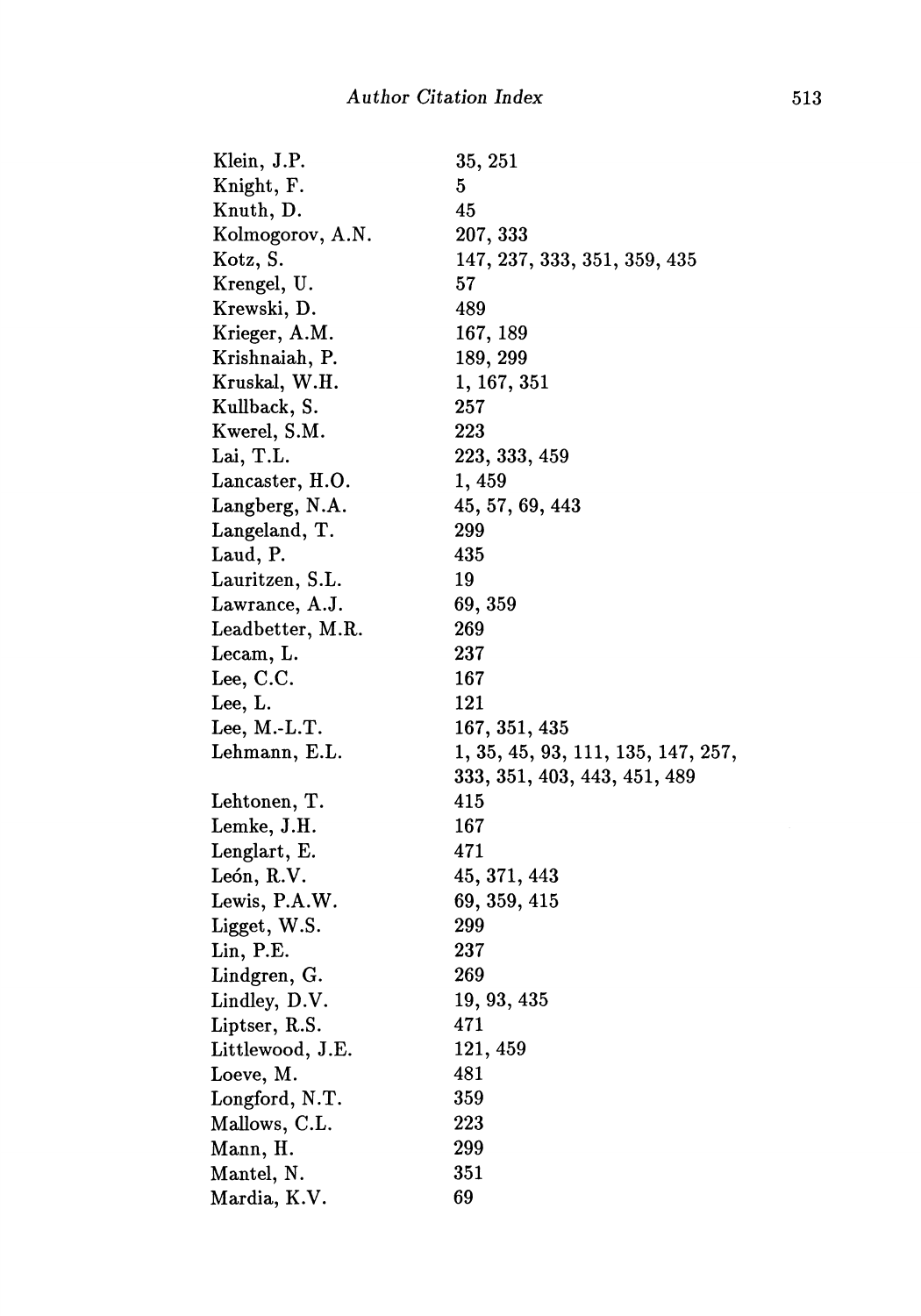| Marshall, A.W.         | 1, 35, 57, 69, 85, 135, 147, 237,  |
|------------------------|------------------------------------|
|                        | 251, 269, 359, 371, 403, 435       |
| Matheson, J.E.         | 19                                 |
| Matthes, T.K.          | 135                                |
| Maw, C.E.              | 207                                |
| Mayer, L.S.            | 283                                |
| McCullagh, P.          | 167                                |
| Mechergui, M.          | 69                                 |
| Mehrotra, K.G.         | 35                                 |
| Mehta, M.              | 299                                |
| Metry, M.H.            | 45, 333                            |
| Meyer, M.M.            | 167                                |
| Micchelli, C.A.        | 147                                |
| Michalek, J.E.         | 35                                 |
| Miller, R.G.           | 315                                |
| Moeschberger, M.L.     | 251                                |
| Moran, P.A.P.          | 359                                |
| Morgenstern, D.        | 237                                |
| Nachbin, L.            | 57                                 |
| Nagao, M.              | 237                                |
| Naus, J.I.             | 223                                |
| Newman, C.M.           | 269, 395, 481                      |
| Nguyen, T.T.           | 189, 351, 443                      |
| Niewiadomska-Bugaj, M. | 103                                |
| Nordheim, E.V.         | 167                                |
| Norros, I.             | 5,415                              |
| Novick, M.R.           | 19                                 |
| Oakes, D.              | 251                                |
| O'Brien, G.L.          | 57                                 |
| Ochi, Y.               | 489                                |
| Okamoto, M.            | 45, 257, 403, 489                  |
| Okiji, A.              | 395                                |
| Olkin, I.              | 1, 35, 69, 85, 135, 147, 237, 251, |
|                        | 269, 359, 371, 403, 435            |
| Patefield, W.M.        | 351                                |
| Patterson, R.F.        | 283                                |
| Paulson, A.S.          | 69, 237, 359                       |
| Pearl, D.K.            | 459                                |
| Pearl, J.              | 93                                 |
| Pearson, K.            | 167, 333                           |
| Pereira, C.A. de B.    | 19                                 |
| Perlman, M.D.          | 147                                |
| Phadia, E.G.           | 435                                |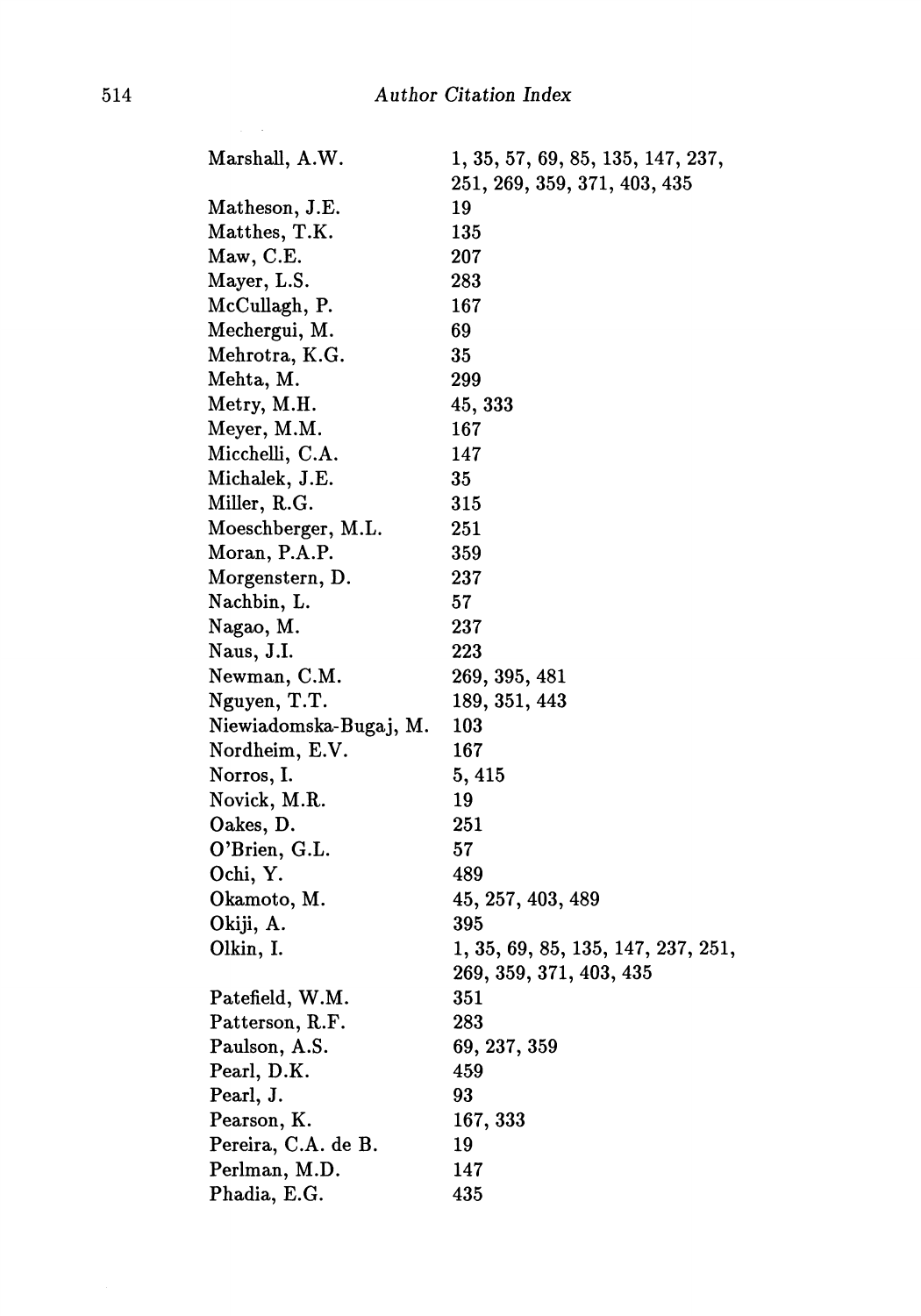| Pipkin, A.C.       | 459                                 |
|--------------------|-------------------------------------|
| Plackett, R.L.     | 189, 489                            |
| Pledger, G.        | 237                                 |
| Pólya, G.          | 121, 459                            |
| Prentice, R.L.     | 207, 489                            |
| Proschan, F.       | 1, 5, 13, 35, 45, 57, 69, 85, 121,  |
|                    | 167, 189, 203, 223, 257, 269, 333,  |
|                    | 371, 415, 443, 451, 489             |
| Pyke, R.           | 481                                 |
| Rabinowitz, P.     | 315                                 |
| Raferty, A.C.      | 237                                 |
| Raftery, A.E.      | 69                                  |
| Raghavachari, M.   | 237                                 |
| Rajalakshman, D.V. | 299                                 |
| Rao, M.B.          | 189, 443, 451                       |
| Raubertas, R.F.    | 167                                 |
| Rebolledo, R.      | 471                                 |
| Regazzini, E.      | 403                                 |
| Reiss, R.-D.       | 269                                 |
| Rényi, A.          | 333                                 |
| Resnick, S.I.      | 269                                 |
| Rinott, Y.         | 1, 45, 135, 147, 223, 315, 371, 489 |
| Ritov, Y.          | 167, 189                            |
| Robbins, H.        | 333, 459                            |
| Roberts, A.W.      | 459                                 |
| Robertson, T.      | 1, 135, 167                         |
| Rootzén, H.        | 269                                 |
| Rosenbaum, P.R.    | 93                                  |
| Rosenlund, S.I.    | 359                                 |
| Ross, S.M.         | 121, 415                            |
| Rowland, D.Y.      | 207                                 |
| Rubin, H.          | 69                                  |
| Rüschendorf, L.    | 459                                 |
| Sackrowitz, H.B.   | 135                                 |
| Samaniego, F.J.    | 471                                 |
| Sampson, A.R.      | 1, 45, 103, 167, 189, 223, 257,     |
|                    | 333, 351, 403, 443, 459, 489        |
| Samuel-Cahn, E.    | 223                                 |
| Santalo, L.A.      | 203                                 |
| Sarkar, S.K.       | 237                                 |
| Sarkar, T.K.       | 395                                 |
| Savage, I.R.       | 45                                  |
|                    |                                     |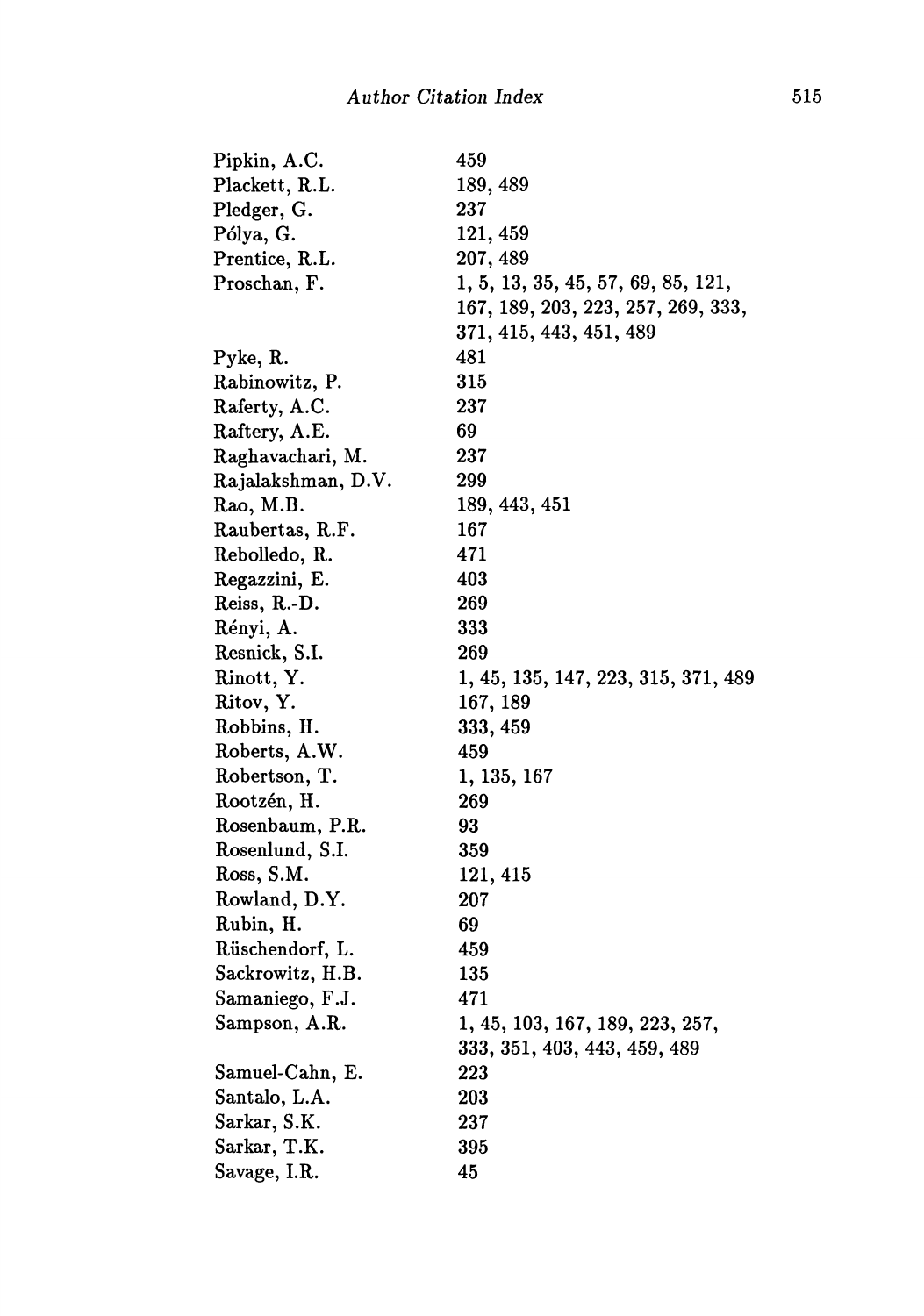| Savits, T.H.        | 1, 35, 57, 189, 203, 295, 415, 451, |
|---------------------|-------------------------------------|
|                     | 489                                 |
| Sbihi, A.           | 269                                 |
| Scarsini, M.        | 403                                 |
| Schriever, B.F.     | 45, 167, 189, 257, 333, 489         |
| Schumann, D.E.W.    | 283                                 |
| Schüpbach, M.       | 269                                 |
| Schwager, S.J.      | 315                                 |
| Schweizer, B.       | 333                                 |
| Sconing, J.         | 257                                 |
| Scott, A.           | 223                                 |
| Secrest, D.         | 315                                 |
| Seeger, J.          | 333                                 |
| Serfling, R.J.      | 237, 351, 471                       |
| Sethuraman, J.      | 45, 85, 167                         |
| Shachter, R.        | 19                                  |
| Shaked, M.          | 1, 5, 93, 147, 189, 203, 283, 295,  |
|                     | 371, 415, 451, 489                  |
| Shanbhag, D.N.      | 489                                 |
| Shanthikumar, J.G.  | 5,415                               |
| Shedler, G.S.       | 415                                 |
| Shiryayev, A.N.     | 471                                 |
| Shorack, G.R.       | 471                                 |
| Shorrock, R.W.      | 111                                 |
| Shue, W.K.          | 283                                 |
| Sibuya, M.          | 269, 489                            |
| Sidak, Z.           | 223, 315                            |
| Silvey, S.D.        | 257, 403                            |
| Simons, G.          | 45                                  |
| Singpurwalla, N.D.  | 35, 93, 435                         |
| Skellam, J.G.       | 489                                 |
| Sobel, M.           | 45                                  |
| Sokal, A.D.         | 395                                 |
| Solomon, H.         | 111                                 |
| Soong, C.           | 333                                 |
| Spiegelhalter, D.J. | 19                                  |
| Srivastava, M.S.    | 299                                 |
| Stegun, I.A.        | 237, 359                            |
| Stein, C.           | 135                                 |
| Stephens, M.A.      | 111                                 |
| Steutel, F.W.       | 371                                 |
| Stoffer, D.S.       | 69                                  |
| Stone, C.           | 57                                  |
|                     |                                     |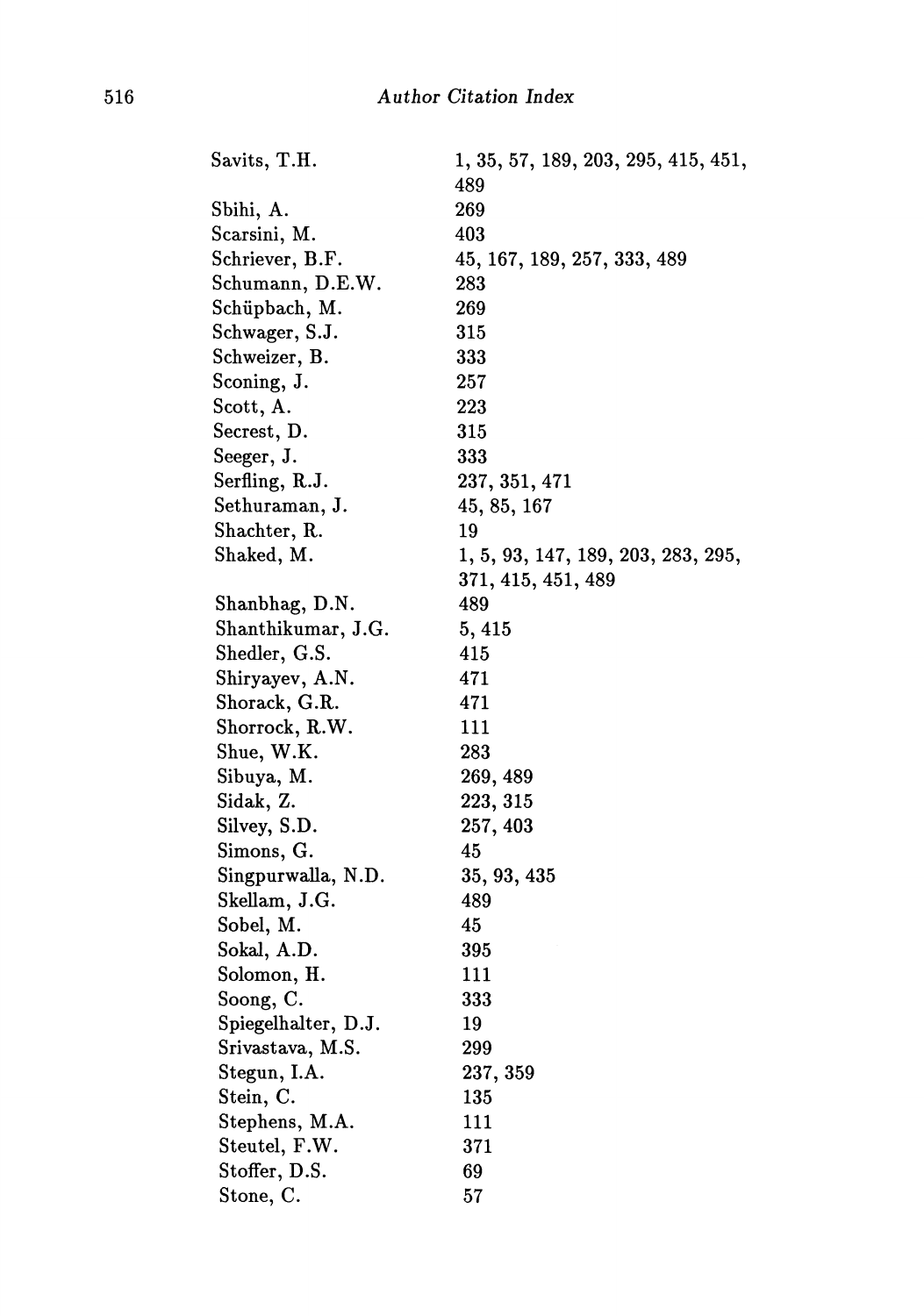| Storb, R.             | 207                                   |
|-----------------------|---------------------------------------|
| Stout, W.             | 45                                    |
| Strassen, V.          | 403                                   |
| Strauss, D.           | 13                                    |
| Strawderman, W.E.     | 135                                   |
| $\rm Stroud, \, A.H.$ | 315                                   |
| Studnev, Y.P.         | $\pmb{283}$                           |
| Subrahmaniam, K.      | 283                                   |
| Subramanyam, K.       | 189, 443, 451                         |
| Swartz, T.            | 351                                   |
| Swendsen, R.H.        | 395                                   |
| Syski, R.             | 207                                   |
| Takahashi, R.         | 269                                   |
| Takahasi, K.          | 371                                   |
| Taylor, H.M.          | 207                                   |
| Taylor, R.L.          | 283                                   |
| Tchen, A.H.           | 45, 189, 257, 403, 459, 489           |
| Teicher, H.           | 371                                   |
| Thomas, E.D.          | 207                                   |
| Thompson, W.A.        | 35, 283, 489                          |
| Tiago de Oliveira, J. | 269                                   |
| Ting, M.L.            | 443                                   |
| Tiwari, R.C.          | 471                                   |
| Tong, L.T.            | 223                                   |
| Tong, Y.L.            | 1, 85, 283, 489                       |
| Truax, D.R.           | 135                                   |
| Tsiatis, A.           | 251, 471                              |
| Van Zwet, W.R.        | 121                                   |
| Varberg, D.E.         | 459                                   |
| Verducci, J.S.        | 45, 459                               |
| Villasenor, J.        | 269                                   |
| Vitale, R.A.          | 459                                   |
| Wackerly, D.          | 351                                   |
| Wald, A.              | 299, 315                              |
| Walkup, D.            | 1, 189, 223, 257, 269, 333, 371, 415, |
|                       | 489                                   |
| Wallace, D.L.         | 121                                   |
| Wang, $J-S$ .         | 395                                   |
| Wang, Z.K.            | 359                                   |
| Weiden, P.L.          | 207                                   |
| Weier, D.R.           | 35                                    |
| Weiss, M.S.           | 69                                    |
| Wells, M.T.           | 471                                   |